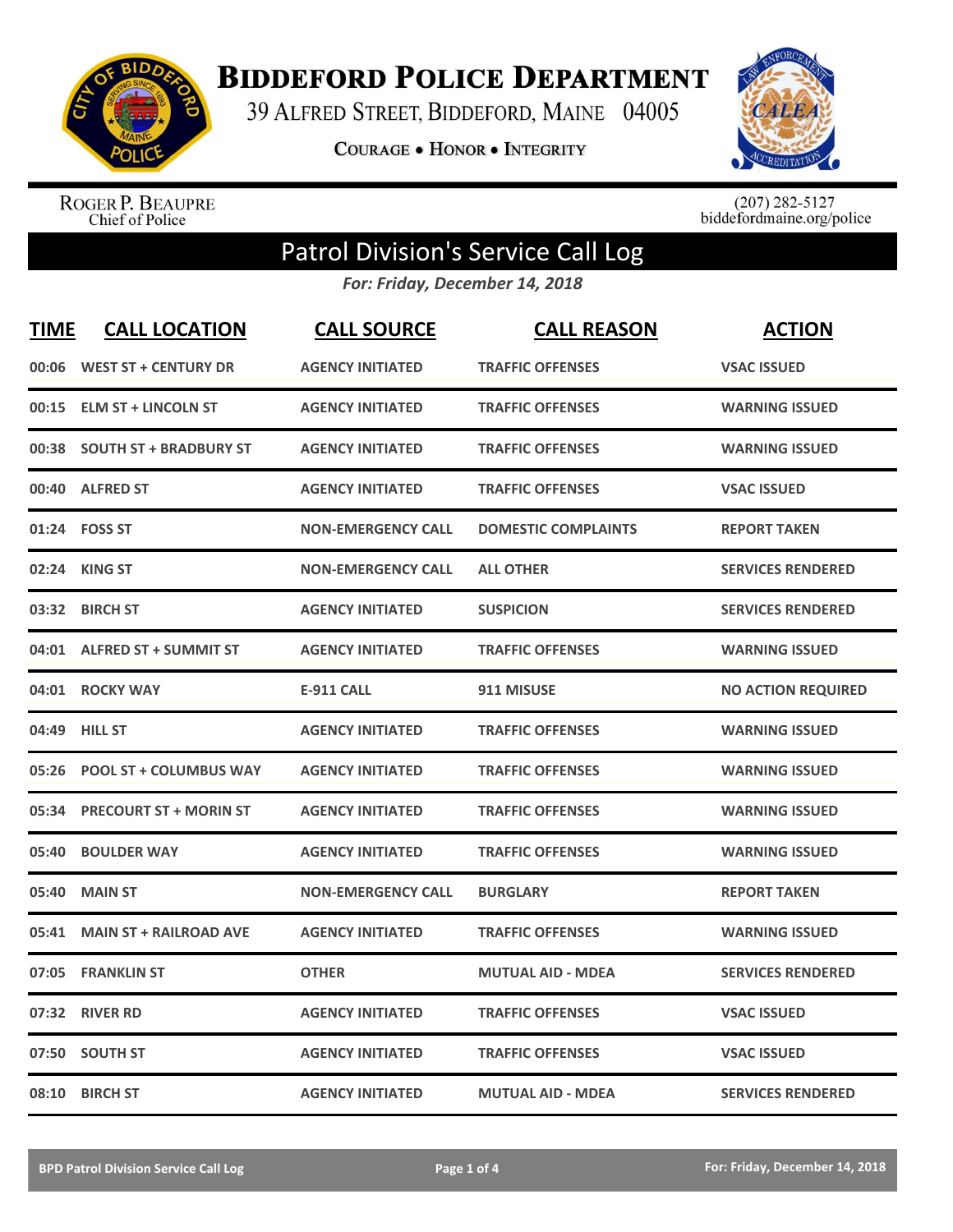| <u>TIME</u> | <b>CALL LOCATION</b>                                 | <b>CALL SOURCE</b>        | <b>CALL REASON</b>                                                                            | <b>ACTION</b>            |
|-------------|------------------------------------------------------|---------------------------|-----------------------------------------------------------------------------------------------|--------------------------|
|             | 08:13 SOUTH ST                                       | <b>AGENCY INITIATED</b>   | <b>TRAFFIC OFFENSES</b>                                                                       | <b>VSAC ISSUED</b>       |
|             | 08:21 ELM ST<br><b>CHARGE: WARRANT ARREST</b>        | <b>NON-EMERGENCY CALL</b> | <b>WARRANT ARREST</b><br>OFFENDER: BRANDON MICHAEL GIGNAC  AGE: 23  RESIDENT OF: PORTLAND, ME | <b>ARREST(S) MADE</b>    |
|             | 08:31 RIVER RD + LITTLE HOUSE OF PR AGENCY INITIATED |                           | <b>TRAFFIC OFFENSES</b>                                                                       | <b>VSAC ISSUED</b>       |
|             | 08:38 ALFRED ST                                      | <b>E-911 CALL</b>         | 911 MISUSE                                                                                    | <b>SERVICES RENDERED</b> |
|             | 08:44 WEST ST                                        | <b>NON-EMERGENCY CALL</b> | <b>CRIM THREAT / TERRORIZING</b>                                                              | <b>REPORT TAKEN</b>      |
|             | 08:49 SOUTH ST                                       | <b>AGENCY INITIATED</b>   | <b>TRAFFIC OFFENSES</b>                                                                       | <b>VSAC ISSUED</b>       |
|             | 08:50 MAIN ST                                        | <b>NON-EMERGENCY CALL</b> | <b>ARTICLES LOST/FOUND</b>                                                                    | <b>SERVICES RENDERED</b> |
|             | 09:01 HILLS BEACH RD                                 | <b>E-911 CALL</b>         | <b>SUSPICION</b>                                                                              | <b>SERVICES RENDERED</b> |
|             | 09:05 SOUTH ST                                       | <b>AGENCY INITIATED</b>   | <b>TRAFFIC OFFENSES</b>                                                                       | <b>VSAC ISSUED</b>       |
|             | 09:05 WESTERN AVE                                    | <b>OTHER</b>              | <b>DA/DHHS REFERRAL</b>                                                                       | <b>REPORT TAKEN</b>      |
|             | 09:05 FRANKLIN ST                                    | <b>NON-EMERGENCY CALL</b> | <b>PARKING COMPLAINT</b>                                                                      | <b>SERVICES RENDERED</b> |
|             | 09:28 MAIN ST                                        | <b>NON-EMERGENCY CALL</b> | <b>MUTUAL AID - COMPUTER CRIMES</b>                                                           | <b>SERVICES RENDERED</b> |
|             | 09:43 SOUTH ST                                       | <b>AGENCY INITIATED</b>   | <b>TRAFFIC OFFENSES</b>                                                                       | <b>VSAC ISSUED</b>       |
|             | 09:46 SOUTH ST                                       | <b>NON-EMERGENCY CALL</b> | <b>TRESPASSING</b>                                                                            | <b>WARNING ISSUED</b>    |
|             | 09:51 ALFRED ST + EDWARDS AVE                        | <b>AGENCY INITIATED</b>   | <b>TRAFFIC OFFENSES</b>                                                                       | <b>WARNING ISSUED</b>    |
|             | 10:13 WEST ST                                        | <b>NON-EMERGENCY CALL</b> | <b>DOMESTIC COMPLAINTS</b>                                                                    | <b>REPORT TAKEN</b>      |
|             | 10:26 RAYMOND ST                                     | <b>WALK-IN AT STATION</b> | <b>SUSPICION</b>                                                                              | <b>REPORT TAKEN</b>      |
|             | 11:46 ELM ST                                         | <b>NON-EMERGENCY CALL</b> | <b>HARASSMENT</b>                                                                             | <b>UNFOUNDED</b>         |
|             | 11:58 EMERY ST                                       | <b>AGENCY INITIATED</b>   | <b>PRO-ACTIVE DV RESPONSE TEAM</b>                                                            | <b>NEGATIVE CONTACT</b>  |
|             | 12:01 POOL ST                                        | <b>AGENCY INITIATED</b>   | <b>PRO-ACTIVE DV RESPONSE TEAM</b>                                                            | <b>NO VIOLATION</b>      |
|             | 12:02 MIDDLE ST                                      | <b>AGENCY INITIATED</b>   | <b>PRO-ACTIVE DV RESPONSE TEAM</b>                                                            | <b>NEGATIVE CONTACT</b>  |
|             | 12:04 MIDDLE ST                                      | <b>AGENCY INITIATED</b>   | <b>PRO-ACTIVE DV RESPONSE TEAM</b>                                                            | <b>NEGATIVE CONTACT</b>  |
|             | 12:05 ELM ST                                         | <b>AGENCY INITIATED</b>   | <b>PRO-ACTIVE DV RESPONSE TEAM</b>                                                            | <b>NEGATIVE CONTACT</b>  |
|             | 12:06 SACO FALLS WAY                                 | <b>AGENCY INITIATED</b>   | <b>PRO-ACTIVE DV RESPONSE TEAM</b>                                                            | <b>NO VIOLATION</b>      |
|             | 12:10 MASON ST                                       | <b>AGENCY INITIATED</b>   | <b>PRO-ACTIVE DV RESPONSE TEAM</b>                                                            | <b>NEGATIVE CONTACT</b>  |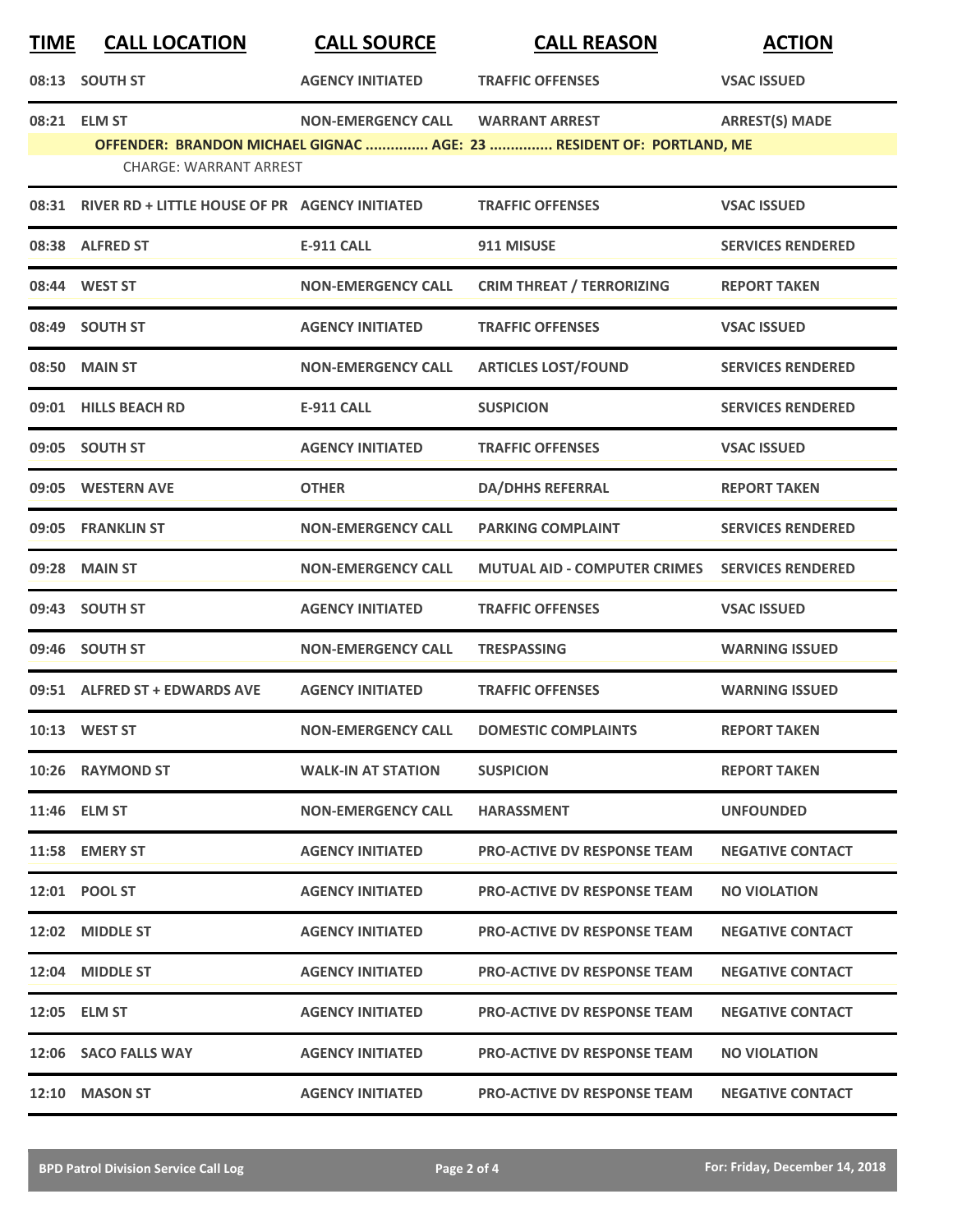| <b>TIME</b> | <b>CALL LOCATION</b>          | <b>CALL SOURCE</b>        | <b>CALL REASON</b>                 | <b>ACTION</b>                |
|-------------|-------------------------------|---------------------------|------------------------------------|------------------------------|
|             | 12:11 OAK ST                  | <b>AGENCY INITIATED</b>   | <b>PRO-ACTIVE DV RESPONSE TEAM</b> | <b>NO VIOLATION</b>          |
|             | <b>13:10 MAIN ST</b>          | <b>AGENCY INITIATED</b>   | <b>ANIMAL COMPLAINT</b>            | <b>WARNING ISSUED</b>        |
|             | 13:46 GRAHAM ST + SUNSET CIR  | <b>AGENCY INITIATED</b>   | <b>TRAFFIC OFFENSES</b>            | <b>VSAC ISSUED</b>           |
|             | 14:30 SUMMER ST               | <b>E-911 CALL</b>         | 911 MISUSE                         | <b>NEGATIVE CONTACT</b>      |
|             | 14:59 LINCOLN ST              | <b>E-911 CALL</b>         | 911 MISUSE                         | <b>NO ACTION REQUIRED</b>    |
|             | 15:27 MAY ST                  | <b>AGENCY INITIATED</b>   | <b>DRUG TAKE BACK</b>              | <b>SERVICES RENDERED</b>     |
|             | 15:41 ADAMS ST                | <b>NON-EMERGENCY CALL</b> | <b>ARTICLES LOST/FOUND</b>         | <b>SERVICES RENDERED</b>     |
| 15:49       | <b>TIGER WAY</b>              | <b>NON-EMERGENCY CALL</b> | <b>CRIMINAL MISCHIEF</b>           | <b>REPORT TAKEN</b>          |
|             | 15:50 ALFRED ST               | <b>WALK-IN AT STATION</b> | <b>COURT ORDERED CHECK IN</b>      | <b>SERVICES RENDERED</b>     |
|             | 15:53 ALFRED ST               | <b>AGENCY INITIATED</b>   | <b>TRAFFIC OFFENSES</b>            | <b>WARNING ISSUED</b>        |
|             | 16:18 ALFRED ST               | <b>WALK-IN AT STATION</b> | <b>HARASSMENT</b>                  | <b>SERVICES RENDERED</b>     |
|             | 16:25 ELM ST                  | <b>E-911 CALL</b>         | 911 MISUSE                         | <b>NEGATIVE CONTACT</b>      |
|             | 16:45 ORCHARD ST              | <b>NON-EMERGENCY CALL</b> | <b>CODES ENFORCEMENT</b>           | <b>SERVICES RENDERED</b>     |
|             | 17:00 SOUTH ST                | <b>AGENCY INITIATED</b>   | <b>TRAFFIC OFFENSES</b>            | <b>WARNING ISSUED</b>        |
| 17:22       | <b>ALFRED ST</b>              | <b>NON-EMERGENCY CALL</b> | <b>COURT ORDERED CHECK IN</b>      | <b>SERVICES RENDERED</b>     |
|             | 17:26 ELM ST + CHADWICK PL    | <b>AGENCY INITIATED</b>   | <b>TRAFFIC OFFENSES</b>            | <b>SERVICES RENDERED</b>     |
|             | 17:40 SUMMER ST               | <b>AGENCY INITIATED</b>   | <b>TRAFFIC OFFENSES</b>            | <b>WARNING ISSUED</b>        |
|             | 17:40 SOUTH ST                | <b>NON-EMERGENCY CALL</b> | <b>SUSPICION</b>                   | <b>NEGATIVE CONTACT</b>      |
|             | 17:47 WEST ST                 | <b>NON-EMERGENCY CALL</b> | <b>ANIMAL COMPLAINT</b>            | <b>GONE ON ARRIVAL</b>       |
|             | 18:04 ELM ST                  | <b>NON-EMERGENCY CALL</b> | <b>MISSING PERSON</b>              | <b>REPORT TAKEN</b>          |
|             | <b>18:19 DARTMOUTH ST</b>     | <b>E-911 CALL</b>         | 911 MISUSE                         | <b>NO ACTION REQUIRED</b>    |
|             | 18:40 ELM ST                  | <b>NON-EMERGENCY CALL</b> | <b>MISSING PERSON</b>              | <b>SERVICES RENDERED</b>     |
|             | 18:47 MARINER WAY             | <b>NON-EMERGENCY CALL</b> | <b>DISTURBANCE / NOISE</b>         | <b>NEGATIVE CONTACT</b>      |
|             | 19:32 ALFRED ST + MARINER WAY | <b>AGENCY INITIATED</b>   | <b>TRAFFIC OFFENSES</b>            | <b>WARNING ISSUED</b>        |
|             | 19:53 WASHINGTON ST           | <b>NON-EMERGENCY CALL</b> | UNLOCKED DOORS - WINDOWS           | <b>BUILDING CHECK/SECURE</b> |
|             | 20:12 ALFRED ST               | <b>AGENCY INITIATED</b>   | <b>TRAFFIC OFFENSES</b>            | <b>WARNING ISSUED</b>        |